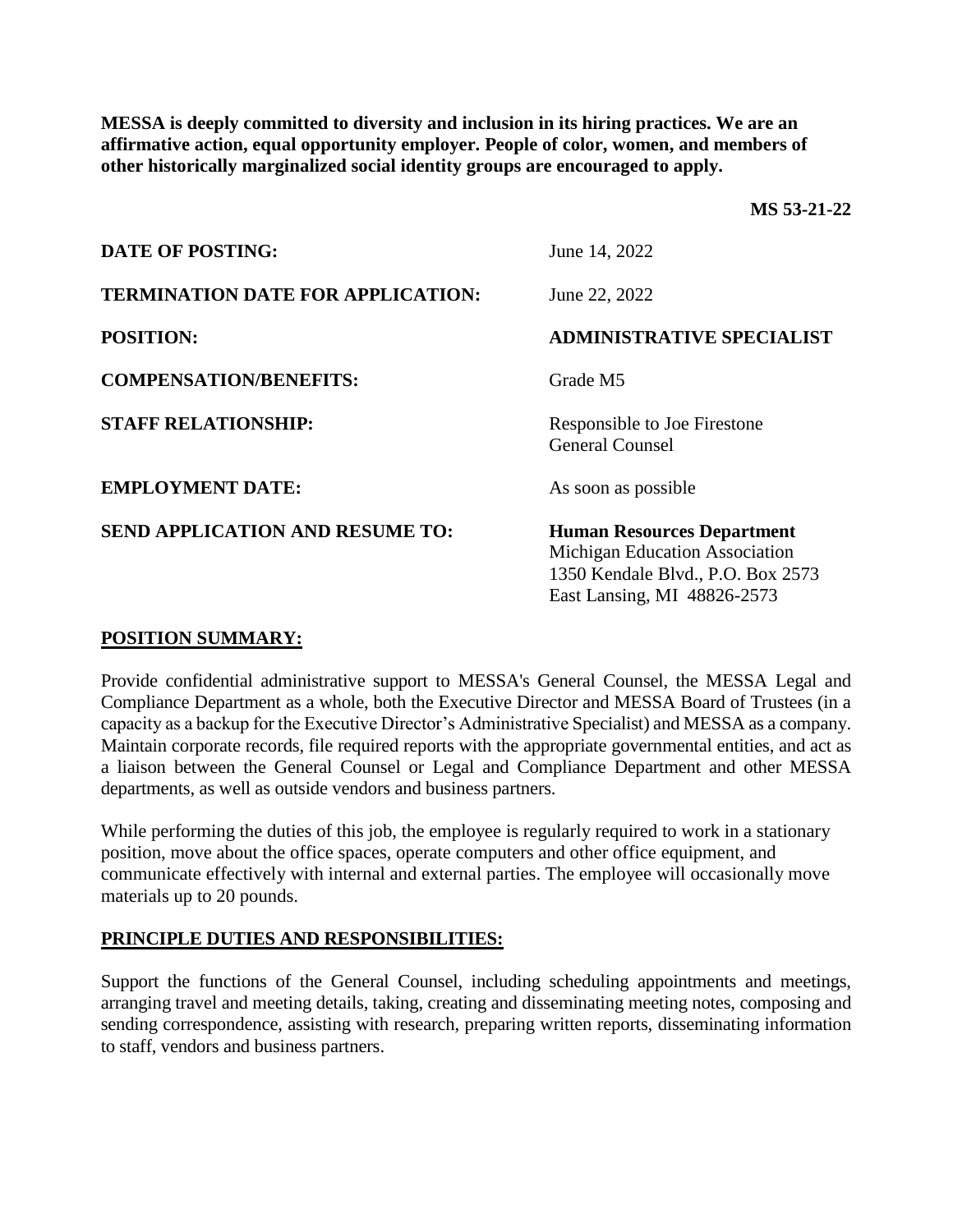# **PRINCIPLE DUTIES AND RESPONSIBILITIES** *(continued)***:**

Supervise staff in the absence of the regular supervising managers, providing direction to staff and approving leave time requests, provides direction to non-departmental staff when requested by any staff member(s).

Act as a liaison between the Legal and Compliance and Communications Departments with regard to document creation and revision requests. Act as a liaison between the General Counsel and/or Legal and Compliance Department and outside legal counsel and vendors.

Ensure corporate compliance by preparing and filing necessary and required reports with the appropriate entities, tracking reporting requirements and dates, maintaining highly confidential corporate records, reports and historical corporate information, both electronic and physical.

Act to support the management of the Legal and Compliance Department including purchasing supplies, submitting invoices for payment, coordinating office/equipment repairs, improvements, maintains department files and records, both electronic and physical, coordinates department events and meetings. Processes payments for legal settlements.

Assist the General Counsel in preparing the annual department budget and budgetary requests, calculates costs for a variety of line items, and monitors monthly financial reports.

Serve on and represents the Legal and Compliance Department on committees, assist in the planning and execution of the committees' functions, work together with fellow committee members.

Serve as a back up to the Executive Director's Administrative Specialist in event of absence. Assist Executive Director, MESSA Board of Trustees and MESSA as a whole in the administrative duties normally performed by the Executive Director's Administrative Specialist.

Promote and support organizational efforts to maintain a diverse, equitable, and inclusive environment where employees of all backgrounds can grow and thrive.

# **MINIMUM QUALIFICATIONS:**

Associate's Degree from a two-year college or technical school; or six months to one year of related experience and/or training; or equivalent combination of education and experience.

Minimum of two years of administrative professional experience.

Certified legal secretary or administrative professionals NALS certification preferred.

Knowledge, Skills and Abilities: